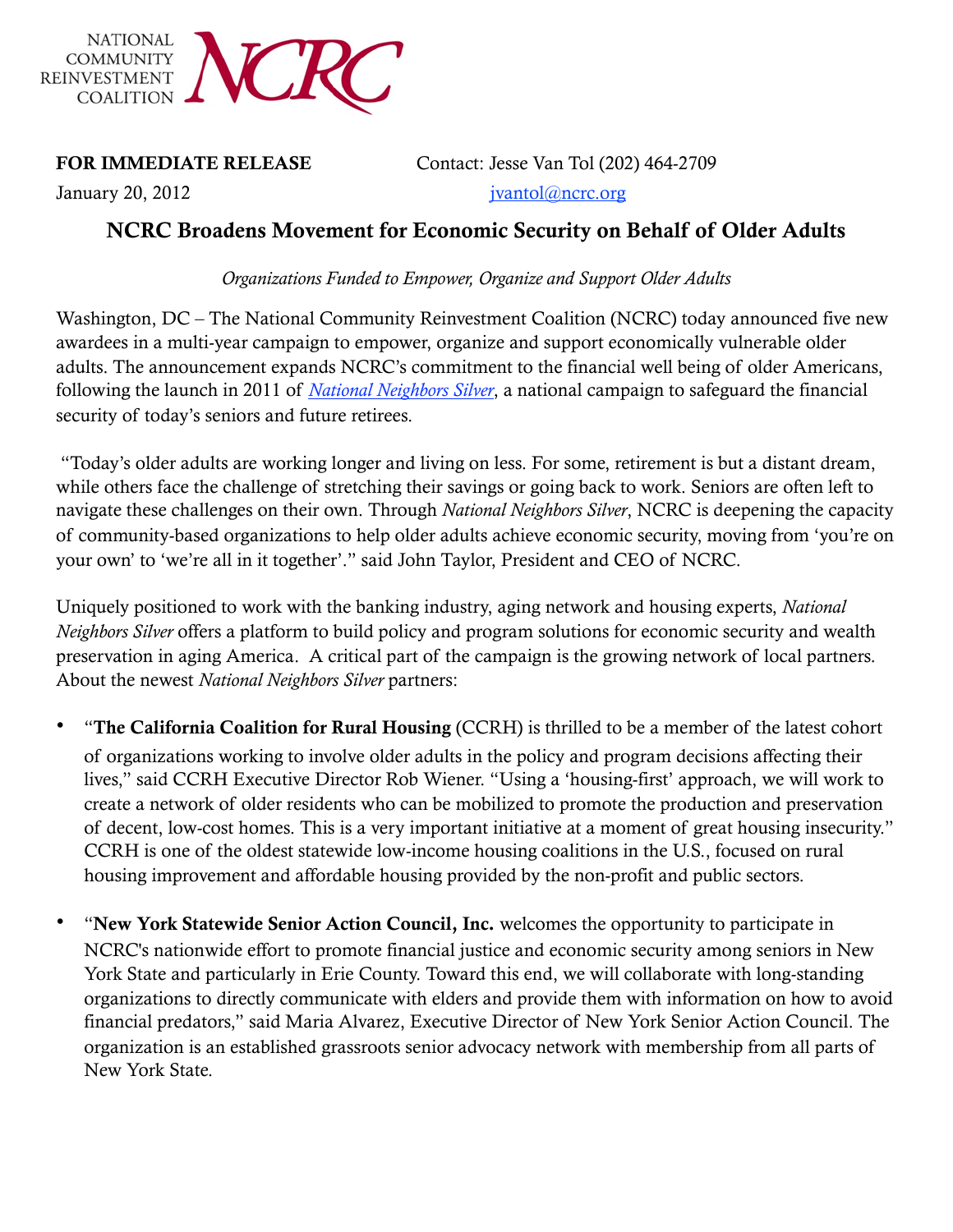- Pilsen Neighbors Community Council's Metro Chicago leader Wynell Verrett Butler said "A partnership with the National Community Reinvestment Coalition will turn our hope into reality. We will continue to empower seniors that are growing old, staying in their homes. Our work is not only about staying at home but staying strong by living safer, healthier and wealthier lives." Pilsen is an organization of community activists, local stakeholders and faith-based leaders that works in partnership with the South Suburban Action Conference to bring justice and equity to the Pilsen and Southwest areas of Chicago.
- RISE Foundation of Memphis, Tennessee services public housing or working families with Section 8 housing vouchers in the Memphis and Shelby County region. President & CEO Linda L. Williams stated, "One of our long standing concerns has been the financial insecurity faced by seniors in the Memphis region. RISE Foundation identified older adults as a key demographic group underserved with respect to financial education and at-risk to become a target of opportunity for scammers. Being a part of National Neighbors Silver provides a great leverage opportunity to connect our Bank On Memphis campaign to affordable financial products for seniors."
- Western Maine Community Action (WMCA) Executive Director Fenwick L. Fowler said, "We are truly honored to have been chosen as one of the recipients of National Neighbors Sliver. Receiving this grant means we are one step closer to finding solutions to help senior citizens in Franklin County remain at home as long as they choose to do so. Working with NCRC will strengthen our capacity and accelerate our ability to develop much needed services for our elder residents." WMCA is a social service agency that has worked with the residents of western mountain region of Maine for over 45 years.

With the generous support of Atlantic Philanthropies, NCRC will ultimately designate up to fifteen community-based organizations as *[National Neighbors Silver](http://www.ncrc.org/component/k2/item/688-national-neighbors-silver-partners)* partners. Through grant awards, our partners are engaging older adults in direct action to improve their financial circumstances and enhance their communities. Examples of direct action include door-to-door outreach with isolated older adults, financial literacy training at senior centers, town hall meetings designed to demand accountability from local slumlords, participation in advocacy rallies and events, and more.

From April 18-21, the National Community Reinvestment Coalition will host the *National Neighbors Silver*  grantees in Washington, DC at its annual conference, this year titled "Not Just an Economy, A Just Economy." The conference will include workshops that examine the unique challenges older Americans face in today's economy. For more information, see www.ncrc.org.

For more information on National Neighbors Silver, please contact Stacy Sanders, Director of National Neighbors Silver, at 202-393-8305 or [ssanders@ncrc.org](mailto:ssanders@ncrc.org).